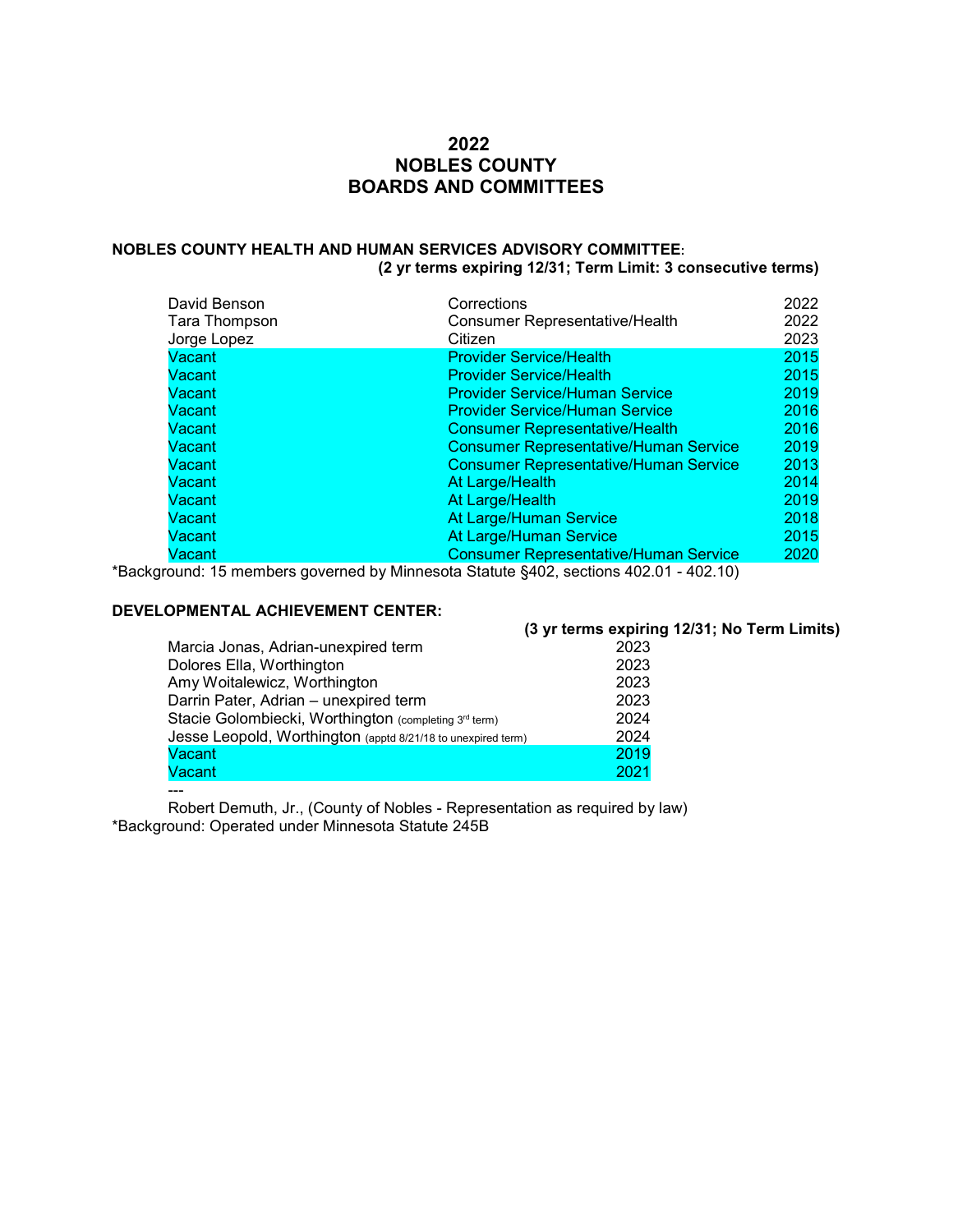## **EMERGENCY MANAGEMENT PLANNING ADVISORY COMMITTEE:**

#### **(Terms 3 years expiring December 31; No Term Limits)**

| OFFICERS:                    |                                                                |           |
|------------------------------|----------------------------------------------------------------|-----------|
| Kelli Van Grouw, Worthington | (Health Care)                                                  | Dec. 2022 |
| Aaron Holmbeck, Worthington  | (Public Works)                                                 | Dec. 2022 |
| Michelle Ebbers, Worthington | (Public Health)                                                | Dec. 2023 |
| Nancy Veen                   | (Public Safety Supervisor)                                     | Dec. 2023 |
| <b>Bruce Heitkamp</b>        | (Government Administration)                                    | Dec. 2023 |
| John Garmer, Brewster        | (Fire Services) 50%                                            | Dec. 2023 |
| Pat Shorter, Worthington     | (Fire Services) 50%                                            | Dec. 2023 |
| David McNab, Brewster        | (Emergency Medical Services)                                   | Dec. 2023 |
| Ryan Kruger                  | (Law Enforcement)                                              | Dec. 2024 |
| Jared Rozeboom, Brewster     | (Hazardous Materials)                                          | Dec. 2024 |
| <b>Edmund McHale</b>         | (Member-at-large)                                              | Dec. 2024 |
|                              |                                                                |           |
| <b>EX OFFICIO MEMBERS:</b>   |                                                                |           |
| Don Linssen                  | (County of Nobles)                                             |           |
| <b>Justin Ahlers</b>         | (County of Nobles)                                             |           |
| <b>Tawn Hall</b>             | (Emergency Management)                                         |           |
|                              | *Background: 10 members governed by bylaws approved 12/18/2012 |           |
|                              |                                                                |           |

#### **EXTENSION COMMITTEE:**

#### **(3 yr terms expiring 12/31; No Term Limits)**

| Brad Meester, Bigelow       | 2022 |
|-----------------------------|------|
| Brenda Baerenwald, Brewster | 2022 |
| Megan Prins, Worthington    | 2023 |
| Kile Behrends, Worthington  | 2023 |
| Sara Henning, Adrian        | 2024 |
| Fabio Lopez Sebastian       | 2024 |
|                             |      |

Bob Paplow, County of Nobles Justin Ahlers, County of Nobles Joyce Jacobs, Auditor-Treasurer

 (Five members at large, plus two County Commissioners, County Auditor, and 2 youth serving on CEC as designated by the 4-H Federation)

\*Background: Governed by Minnesota Statute §33 2002, sections 33 – 38 and U of M Extension County Extension Committees Guidelines

# **HERON LAKE WATERSHED BOARD OF MANAGERS:**

 **(Terms 3 years expiring February 24, not February 14; No Term Limits) Per Jan Voit 1/24/19:** Because the HLWD was created on February 24, 1970, all manager appointments begin on February 24. Randy Lubben, Reading (Nobles County) 2024<br>Mark Bartosh, Dundee (apptd 1/8/19) (Nobles County) 2025 Mark Bartosh, Dundee (apptd 1/8/19)

\*Background: Governed by Minnesota Statute 103D.331

# **JOINT AIRPORT ZONING BOARD:** \*Contacted City of Worthington<br>Appointed 3-22-11 (Indefinite term)

Appointed 3-22-11 Duane Schmitz, Brewster **Vacant** 

\*Background: Governed by Minnesota Statute 103D.331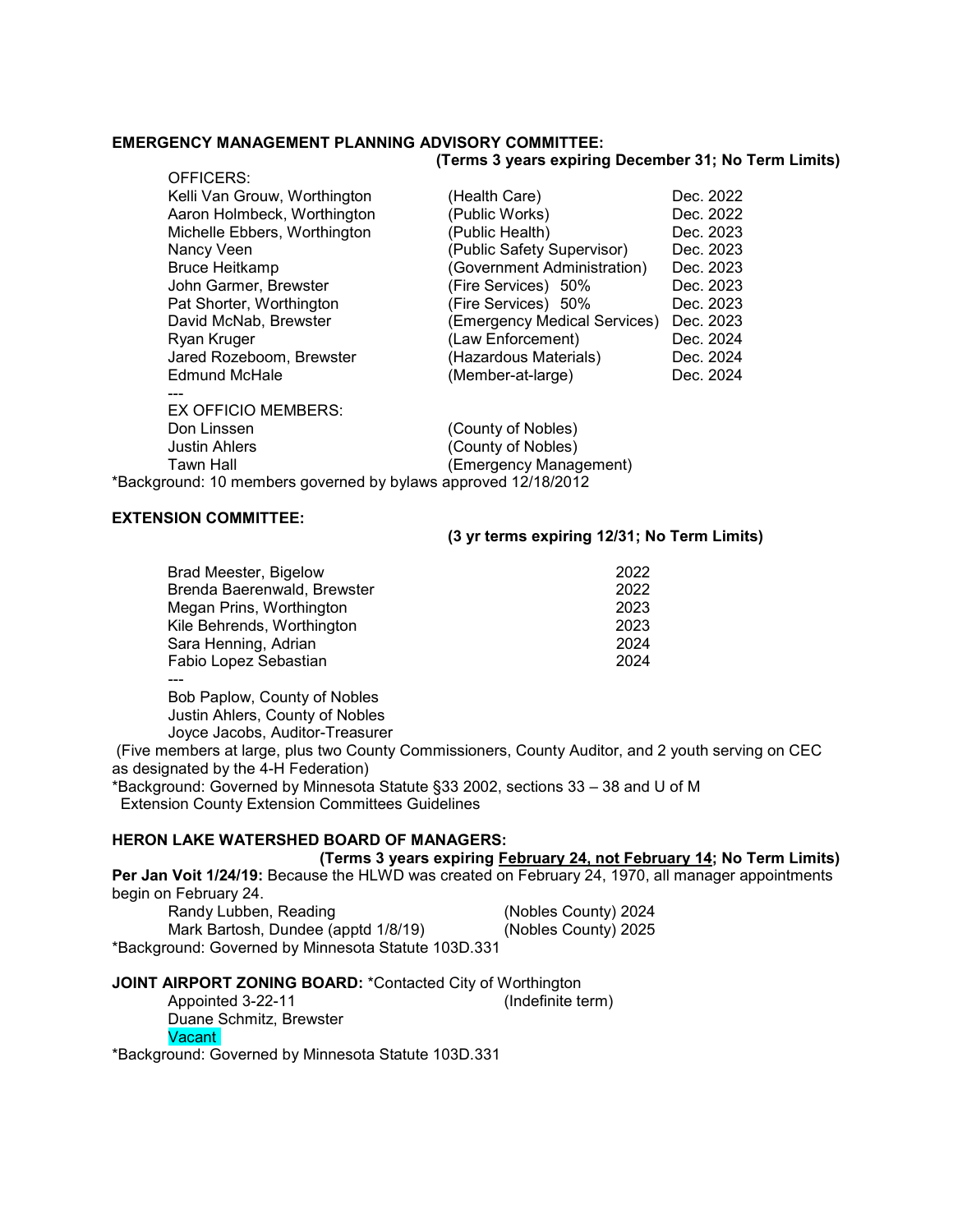#### **JOINT PLANNING COMMISSION (JT JURISDICTIONAL):**

#### **(Terms 3 years expiring December 31)** Jeff Barber, Worthington (Lorain Twp.)<br>
Robert Demuth Jr., Worthington (County of Nobles) Robert Demuth Jr., Worthington (County of Nobles) 2023<br>Larry Janssen, Worthington (City of Wgtn) 2023 Larry Janssen, Worthington Bob Palpow, Bigelow (County of Nobles) 2023 Amy Ernst, Worthington (City of Wgtn) 2023<br>Bruce Hill, Worthington (Wgtn. Twp.) 2024 Bruce Hill, Worthington Vacant (Wgtn. Twp.) 2019 Vacant (Lorain Twp.) 2021

(Eight members, two from each local unit of government. Ex-officio members: Co. Planning & Zoning Administrator, City Planning & Zoning Administrator and County Attorney) \*Background: Governed by Ordinance

# **JOINT POWERS TRANSIT AUTHORITY:**

Donald Linssen, Commissioner Justin Ahlers, Commissioner County Administrator

## **KANARANZI-LITTLE ROCK WATERSHED BOARD OF MANAGERS:**

|                      |                 | (Terms 3 years expiring October 7) |
|----------------------|-----------------|------------------------------------|
| Adam Henning, Adrian | (Nobles County) | 2022                               |
| Jerry Brake, Wilmont | (Nobles County) | 2023                               |
| Jason Kellen         | (Nobles County) | 2023                               |
| Layton Gruis, Adrian | (Nobles County) | 2024                               |

# **LIBRARY BOARD:**

|                                                                                                                                                                                |              | (Terms 3 years expiring December 31; Term Limits: 3 consecutive 3 year terms) |
|--------------------------------------------------------------------------------------------------------------------------------------------------------------------------------|--------------|-------------------------------------------------------------------------------|
| Gene Metz, County of Nobles                                                                                                                                                    | (Ex-Officio) |                                                                               |
| Katherine Craun, Worthington                                                                                                                                                   | (District 5) | 2022                                                                          |
| (1st term appointed June 2012; unexpired term, reappointed (still 1st term) 2013; 3 year term expiring 2016, 2 <sup>nd</sup> term reappointed 2016; 3                          |              |                                                                               |
| year term expiring 2019, $3rd$ and final term reappointed 6/18/2019; 3 year term expiring 12/31/2022)                                                                          |              |                                                                               |
| Peg Faber, Adrian                                                                                                                                                              | (District 2) | 2023                                                                          |
| (1 <sup>st</sup> term appointed 2013; 3 year term expiring 2016, 2 <sup>nd</sup> term reappointed 2016; 3 year term expiring 2019, 3 <sup>rd</sup> term reappointed 6/18/2019; |              |                                                                               |
| at-large seat, not considered a full term until 7/20/2020, $3rd$ and final term reappointed to District 2 seat in July 2020; 3 year term expiring<br>12/31/2023)               |              |                                                                               |
| Andrea Duarte-Alonso                                                                                                                                                           | (District 4) | 2022                                                                          |
| Katie Kouba                                                                                                                                                                    | (District 1) | 2024                                                                          |
| Jensine Kinser                                                                                                                                                                 | (District 3) | 2024                                                                          |

(1st term appointed 3/24/2020 to an open seat; term expiring 12/31/2022)

\*Background: Governed by Minnesota Statute 134(One member from each Commissioner District plus two members appointed at large. The Board of County Commissioners shall appoint one of their own members. Members may serve 3 consecutive 3 year terms; a former Board member may be reappointed after a lapse of one year. If member appointed to unexpired term and serves more than 1  $\frac{1}{2}$  yrs, considered full term. If that member serves 50% or less of unexpired term, it does not count toward a full term.)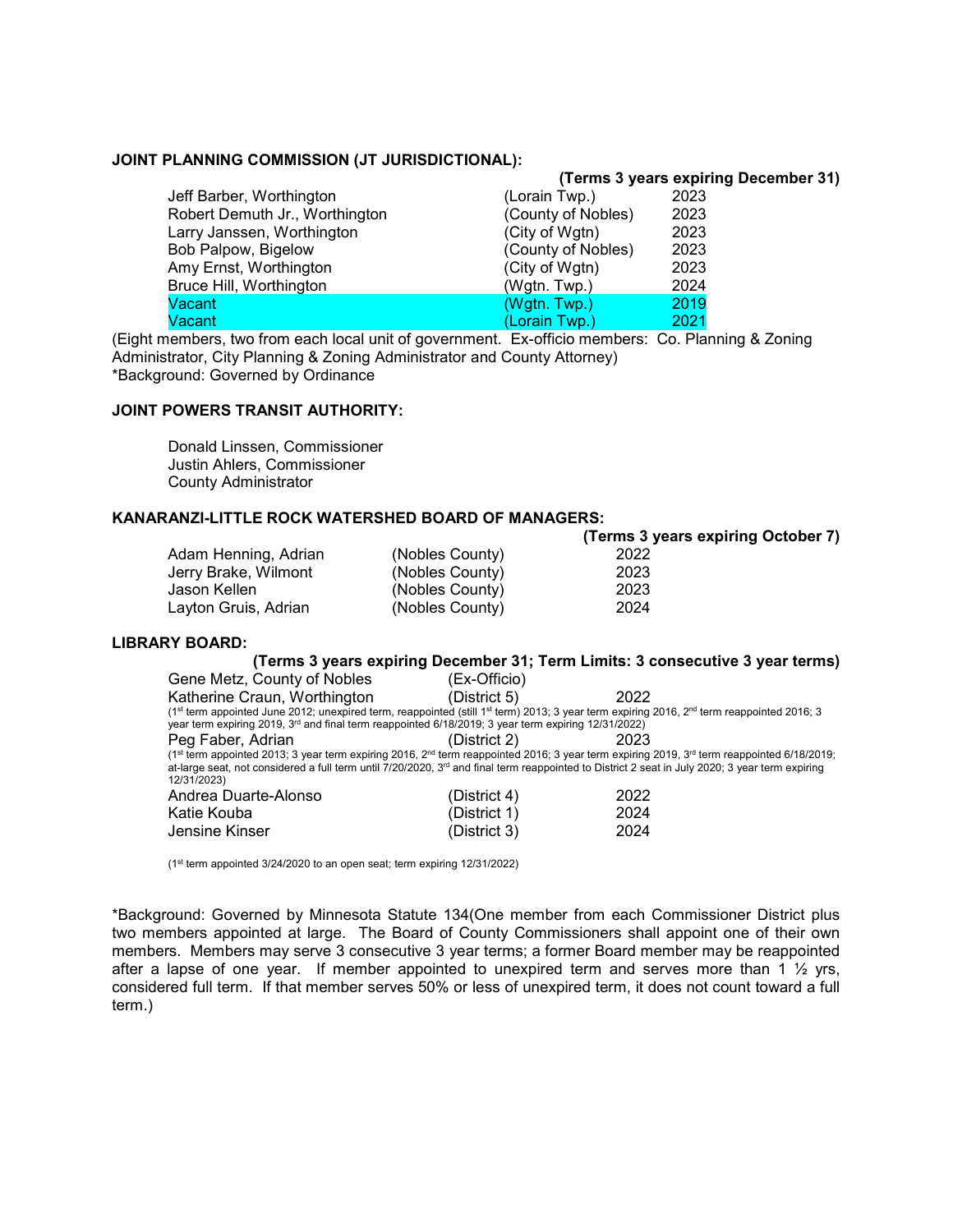#### **OKABENA-OCHEDA WATERSHED BOARD OF MANAGERS**

**(Terms 3 years expiring October 31)**

**(Terms 3 years expiring December 31)**

| Rolf Mahlberg, Worthington                          | 2022 |
|-----------------------------------------------------|------|
| Jeff Rogers, Worthington                            | 2023 |
| Casey Ingenthron, Worthington                       | 2023 |
| Jay Milbrandt, Worthington                          | 2024 |
| Steve Bousema, Worthington                          | 2024 |
| *Background: Governed by Minnesota Statute 103D.331 |      |

# **PARK BOARD:**

|                                                                          |                | (Terms 3 years expiring January 31) |
|--------------------------------------------------------------------------|----------------|-------------------------------------|
| Gary Hibma, Brewster                                                     | (District I)   | 2024                                |
| <b>Trysten Olson</b>                                                     | (District IV)  | 2024                                |
| Ann Lange, Adrian                                                        | (District II)  | 2025                                |
| Galen Benton, Worthington<br>(apptd 1/24/17 unexpired term; apptd 1/8/19 | (At-large)     | 2025                                |
| Roger Henning, Rushmore                                                  | (District III) | 2025                                |
| Vacant                                                                   | (District V)   | 2021                                |

#### EX OFFICIO:

Donald Linssen, County of Nobles

(One from each Commissioner District plus one member appointed at large)

# **PERSONNEL BOARD OF APPEALS:**

| (Terms 3 years expiring December 31) |
|--------------------------------------|
| 2023                                 |
| 2024                                 |
| 2024                                 |
|                                      |

## **PLANNING ADVISORY COMMISSION:**

| Marvin Zylstra, Worthington                                    | (District I)   | 2022 |
|----------------------------------------------------------------|----------------|------|
| Brent Feikema, Lismore                                         | (District II)  | 2022 |
| Larry Boots, Worthington                                       | (District IV)  | 2022 |
| Dave Vander Kooi, Worthington                                  | (District III) | 2023 |
| Richard Schlichte, Worthington                                 | (District IV)  | 2023 |
| David Thier, Rushmore                                          | (District III) | 2023 |
| Martin Rickers, Worthington                                    | (District IV)  | 2024 |
| John Penning, Wilmont (apptd 12/22/15; 12/18/18) (District II) |                | 2024 |
| Jay Clarke, Brewster (apptd 12/18/18)                          | (District I)   | 2024 |
| Vacant                                                         | (District V)   | ---  |
| Robert Demuth Jr., Worthington                                 | (Commissioner) |      |

(Ex Officio Members: County Attorney and Zoning Officer)

(Shall consist of 11 members of which two shall be appointed from each Commissioner District and one shall be a County Commissioner.)